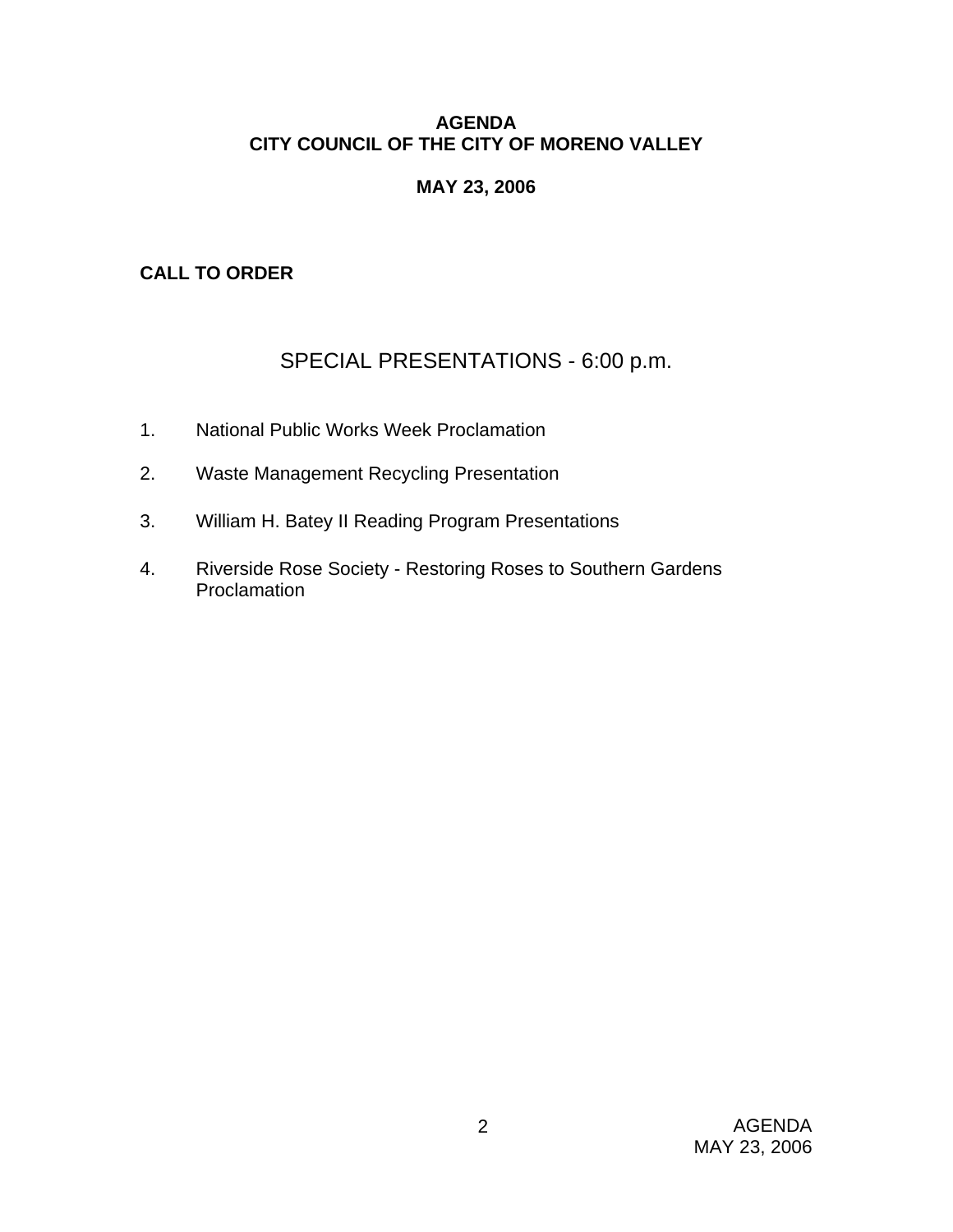#### **AGENDA JOINT MEETING OF THE CITY COUNCIL OF THE CITY OF MORENO VALLEY MORENO VALLEY COMMUNITY SERVICES DISTRICT COMMUNITY REDEVELOPMENT AGENCY OF THE CITY OF MORENO VALLEY AND THE BOARD OF LIBRARY TRUSTEES**

### **REGULAR MEETING - 6:30 P.M. MAY 23, 2006**

**CALL TO ORDER** (Joint Meeting of the City Council of the City of Moreno Valley, Moreno Valley Community Services District, Community Redevelopment Agency of the City of Moreno Valley and the Board of Library Trustees - actions taken at the Joint Meeting are those of the Agency indicated on each Agenda item)

#### **PLEDGE OF ALLEGIANCE**

**INVOCATION** – Bishop Darryl Meekoff, Church of Jesus Christ Latter Day Saints

### **ROLL CALL**

### **INTRODUCTIONS**

PUBLIC COMMENTS **ON MATTERS ON THE AGENDA** WILL BE TAKEN UP AS THE ITEM IS CALLED FOR BUSINESS, BETWEEN STAFF'S REPORT AND CITY COUNCIL DELIBERATION (SPEAKER SLIPS MAY BE TURNED IN UNTIL THE ITEM IS CALLED FOR BUSINESS.) Those wishing to speak should submit a BLUE speaker slip to the Bailiff. There is a three-minute limit per person. All remarks and questions shall be addressed to the presiding officer or to the City Council and not to any individual Council member, staff member or other person.

PUBLIC COMMENTS **ON MATTERS NOT ON THE AGENDA** UNDER THE JURISDICTION OF THE CITY COUNCIL WILL BE HEARD PRIOR TO CITY COUNCIL REPORTS AND CLOSING COMMENTS. IN THE EVENT THAT THE AGENDA ITEM FOR SUCH PUBLIC COMMENTS HAS NOT BEEN CALLED BY 9:00 P.M., IT SHALL BE CALLED AS THE NEXT ITEM OF BUSINESS FOLLOWING THE CONCLUSION OF ANY ITEM BEING HEARD AT 9:00 P.M. Those wishing to speak should submit a BLUE speaker slip to the Bailiff. There is a three-minute limit per person. All remarks and questions shall be addressed to the presiding officer or to the City Council and not to any individual Council member, staff member or other person.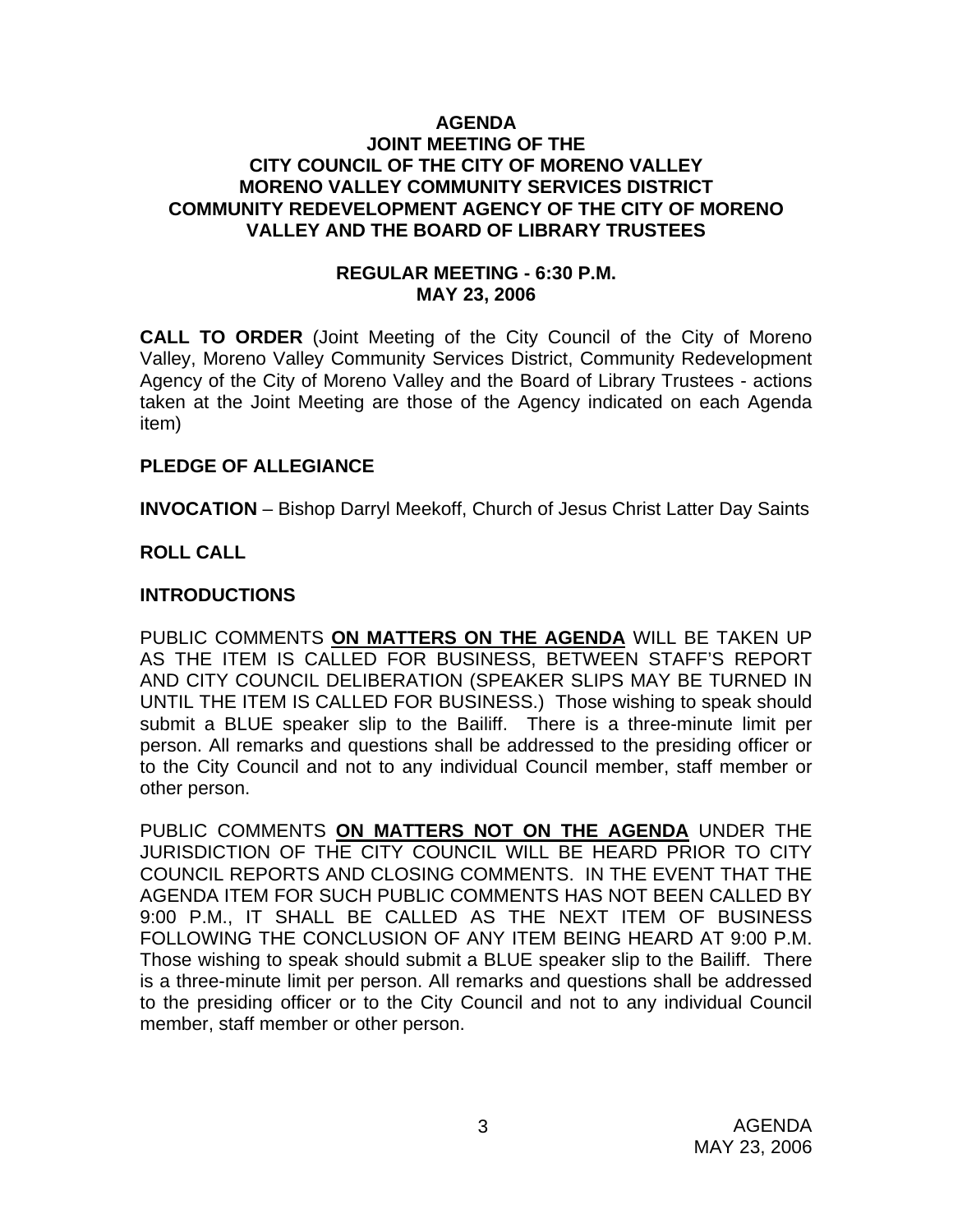### **JOINT CONSENT CALENDARS (SECTIONS A-D) OF THE CITY COUNCIL OF THE CITY OF MORENO VALLEY, MORENO VALLEY COMMUNITY SERVICES DISTRICT, COMMUNITY REDEVELOPMENT AGENCY OF THE CITY OF MORENO VALLEY, AND THE BOARD OF LIBRARY TRUSTEES**

All items listed under the Consent Calendars, Sections A, B, C, and D are considered to be routine and non-controversial, and may be enacted by one motion unless a member of the Council, Community Services District, Redevelopment Agency or the Board of Library Trustees requests that an item be removed for separate action. The motion to adopt the Consent Calendars is deemed to be a separate motion by each Agency and shall be so recorded by the City Clerk. Items withdrawn for report/discussion will be heard after public hearing items.

### **A. CONSENT CALENDAR** - **CITY COUNCIL**

- A1. ORDINANCES FIRST READING BY TITLE ONLY Recommendation: Waive reading of all Ordinance Introductions and read by title only.
- A2. MINUTES REGULAR MEETING OF MAY 9, 2006 (Report of: City Clerk's Department) Recommendation: Approve as submitted.
- A3. MINUTES SPECIAL MEETING OF MAY 9, 2006 (Report of: City Clerk's Department) Recommendation: Approve as submitted.
- A4. LEGISLATIVE UPDATE (Report of: Assistant City Manager) Recommendation: Receive and file the informational report.
- A5. WARRANT REPORT APRIL 30, 2006 (Report of: Finance Department) Recommendation: Adopt Resolution No. 2006-56, approving the Warrant Report, dated April 2006, in the total amount of \$9,266,438.54.

Resolution No. 2006-56

A Resolution of the City Council of the City of Moreno Valley, California, Approving the Warrant Report dated April 30, 2006

A6. APPROVAL OF QUARTERLY INVESTMENT REPORT – QUARTER ENDED MARCH 31, 2006 (Report of: Finance Department) Recommendation: Approve and accept the quarterly investment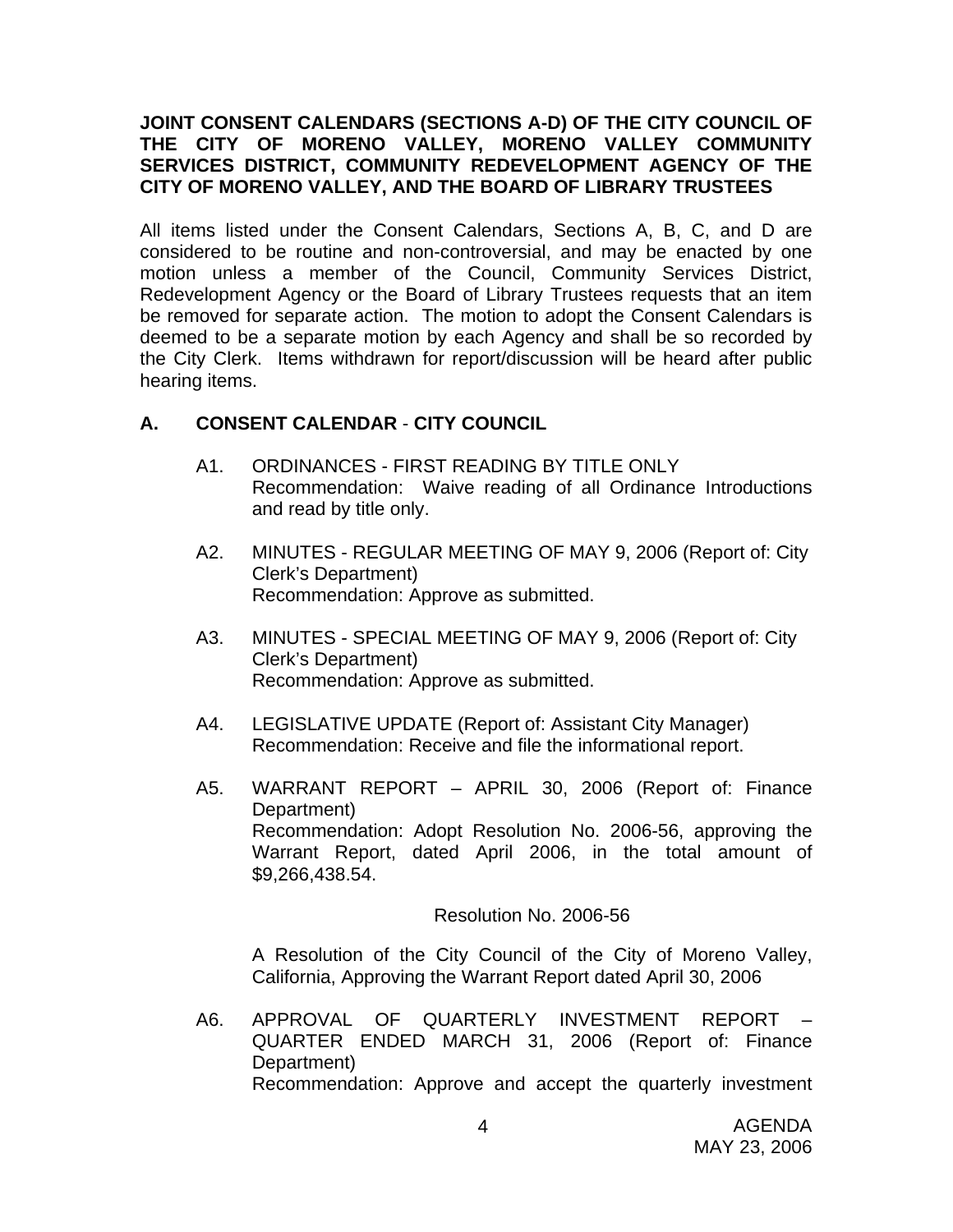report, in compliance with California Government Section 53646.

- A7. PA04-0071 APARTMENT COMPLEX ACCEPT AGREEMENT AND BONDS FOR PUBLIC IMPROVEMENTS, SOUTHWEST CORNER OF BAY AVENUE AND FREDERICK STREET, SUBDIVIDER – BAY AVENUE APARTMENTS, LLC, RIVERSIDE, CA (Report of: Public Works Department) Recommendation:
	- 1. Accept the Agreement and Bonds for Public Improvements;
	- 2. Authorize the Mayor to execute the Agreement;
	- 3. Direct the City Clerk to forward the signed Agreement to the County Recorder's Office for recordation; and
	- 4. Authorize the City Engineer to execute any future time extension amendments to the agreement, subject to City Attorney approval, if the required public improvements are not completed within said timeframe.
- A8. PA03-0079 PINNACLE AT TOWNGATE APARTMENTS AMENDMENT TO AGREEMENT FOR PUBLIC IMPROVEMENTS (TIME EXTENSION), SOUTHWEST CORNER OF FREDERICK STREET AND TOWNGATE BOULEVARD, SUBDIVIDER – BRE PROPERTIES, INC., SAN FRANCISCO, CA (Report of: Public Works Department) Recommendation:
	- 1. Authorize the Mayor to execute the Amendment to Agreement for Public Improvements for PA03-0079;
	- 2. Instruct the City Clerk to forward the completed Amendment to Agreement for Public Improvements to the County Recorder's Office for recordation; and
	- 3. Authorize the City Engineer to execute any future time extension amendments to the agreement, subject to City Attorney approval, if the required public improvements are not completed within said timeframe.
- A9. TRACT 32707 (CITY OF PERRIS) SINGLE FAMILY RESIDENTIAL - ACCEPT AGREEMENT AND BONDS FOR PUBLIC IMPROVEMENTS, SOUTH SIDE OF OLEANDER AVENUE, BETWEEN EVANS ROAD AND LAKE PERRIS DRIVE – IN THE CITY OF PERRIS WITH A PORTION OF LASSELLE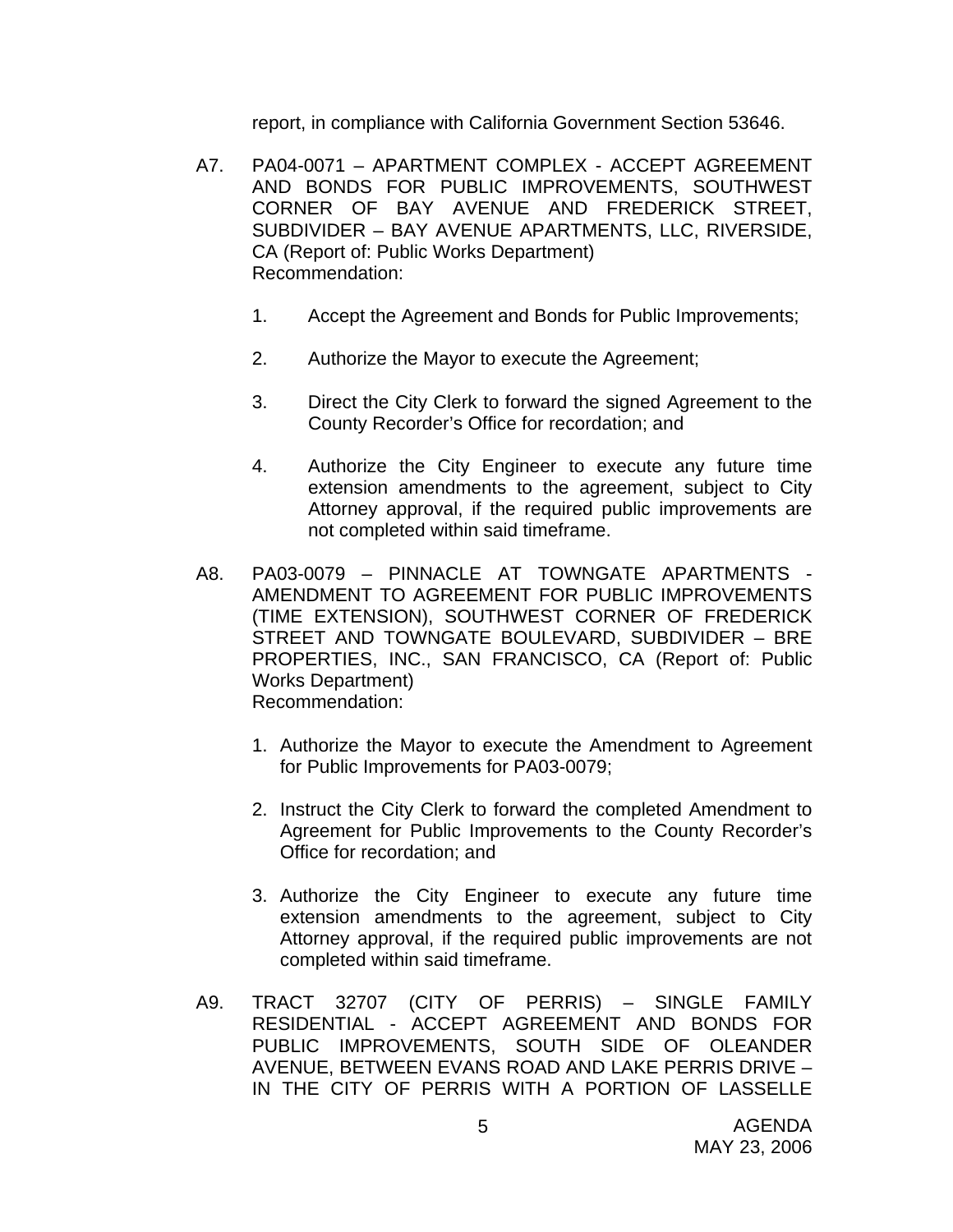STREET IN THE CITY OF MORENO VALLEY, SUBDIVIDER – CENTEX HOMES, A NEVADA GENERAL PARTNERSHIP, CORONA, CA (Report of: Public Works Department) Recommendation:

- 1. Accept the Agreement and Bonds for Public Improvements for those improvements within the City of Moreno Valley;
- 2. Authorize the Mayor to execute the Agreement;
- 3. Direct the City Clerk to forward the signed Agreement to the County Recorder's Office for recordation; and
- 4. Authorize the City Engineer to execute any future time extension amendments to the agreement, subject to City Attorney approval, if the required public improvements are not completed within said timeframe.
- A10. TRACT MAP 30026 REDUCE FAITHFUL PERFORMANCE BOND AND ADOPT RESOLUTION NO. 2006-57, A RESOLUTION OF THE CITY COUNCIL OF THE CITY OF MORENO VALLEY AUTHORIZING ACCEPTANCE OF THE PUBLIC IMPROVEMENTS AS COMPLETE AND ACCEPTING JOHN F. KENNEDY DRIVE, BAY HILL DRIVE, EAGLE STREET, FAIRWAY CIRCLE, TITANIUM CIRCLE, PINE VALLEY CIRCLE, AND BIRDIE STREET INTO THE CITY MAINTAINED STREET SYSTEM, SUBDIVIDER, KB HOME GREATER LOS ANGELES, INC., POMONA, CA (Report of: Public Works Department) Recommendation:
	- 1. Adopt Resolution No. 2006-57 authorizing the acceptance of the public improvements for Tract Map 30026 as complete and accepting John F. Kennedy Drive, Bay Hill Drive, Eagle Street, Fairway Circle, Titanium Circle, Pine Valley Circle, and Birdie Street into the City's maintained street system; and

#### Resolution No. 2006-57

A Resolution of the City Council of the City of Moreno Valley, California, Authorizing the Acceptance of the Public Improvements as Complete within Tract 30026, and Accepting John F. Kennedy Drive, Bay Hill Drive, Eagle Street, Fairway Circle, Titanium Circle, Pine Valley Circle, and Birdie Street into the City's Maintained Street System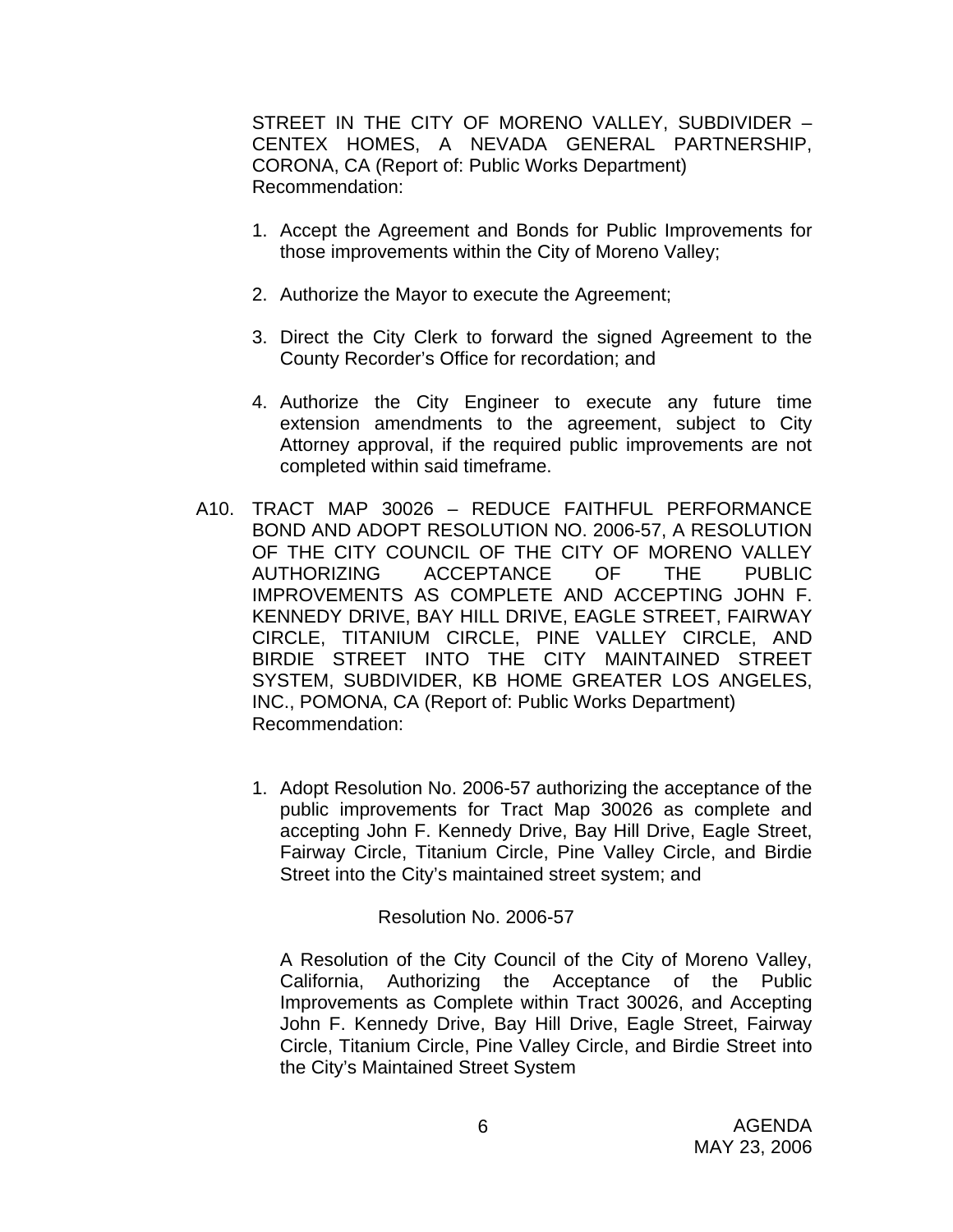- 2. Authorize the City Engineer to execute the 90% reduction to the Faithful Performance Bond, exonerate the Material and Labor Bond in 90 days if there are no stop notices or liens on file with the City Clerk, and exonerate the final 10% of the Faithful Performance Bond in one year when all clearances are received.
- A11. RECONSIDERATION OF RENTAL HOUSING INSPECTION PROGRAM (Report of: Community Development Department) Recommendation: Direct staff to reconsider and revise the Rental Housing Inspection Program.
- A12. TRACT 21040 REDUCE FAITHFUL PERFORMANCE BOND AND ADOPT RESOLUTION NO. 2006-58, A RESOLUTION OF THE CITY COUNCIL OF THE CITY OF MORENO VALLEY AUTHORIZING ACCEPTANCE OF THE PUBLIC IMPROVEMENTS AS COMPLETE AND ACCEPTING CASA LINDA PLACE, VIA DE PALMAS AVENUE, SANDRIA AVENUE, MORRISON STREET, AND OLYMPUS COURT INTO THE CITY'S MAINTAINED STREET SYSTEM, SUBDIVIDER – FIESTA DEVELOPMENT, CORONA, CA (Report of: Public Works Department) Recommendation:

1. Adopt Resolution No. 2006-58 authorizing the acceptance of the public improvements for Tract Map 21040 as complete and accepting Casa Linda Place, Via de Palmas Avenue, Sandria Avenue, Morrison Street, and Olympus Court into the City's Maintained Street System; and

#### Resolution No. 2006-58

A Resolution of the City Council of the City of Moreno Valley, California, Authorizing the Acceptance of the Public Improvements as Complete within Tract 21040, and Accepting Casa Linda Place, Via de Palmas Avenue, Sandria Avenue, Morrison Street, and Olympus Court into the City's Maintained Street System

2. Authorize the City Engineer to execute the 90% reduction to the Faithful Performance Bond, exonerate the Material and Labor Bond in 90 days if there are no stop notices or liens on file with the City Clerk, and exonerate the final 10% of the Faithful Performance Bond in one year when all clearances are received.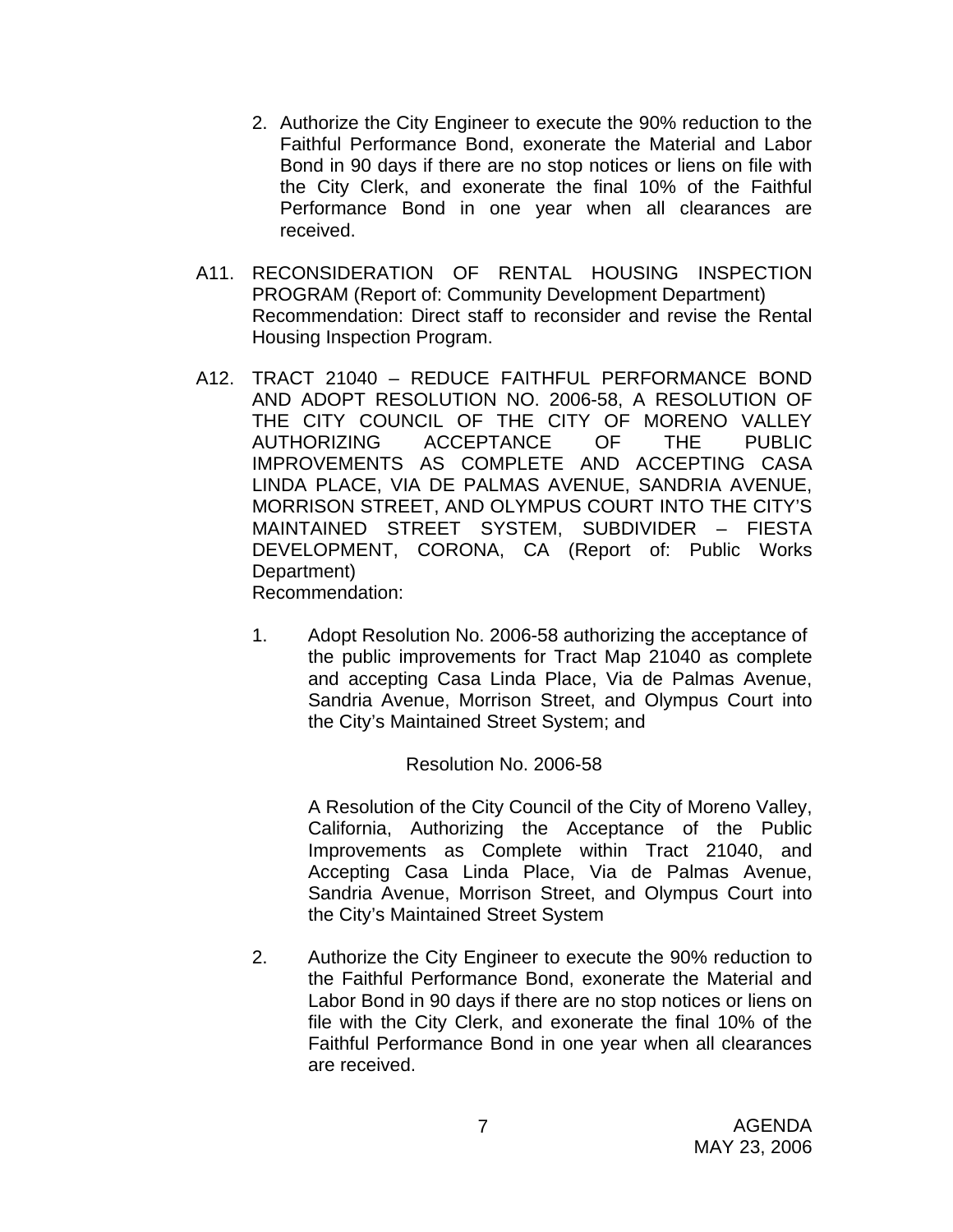- A13. TRACT MAP 30233-1 REDUCE FAITHFUL PERFORMANCE BOND AND ADOPT RESOLUTION NO. 2006-59, A RESOLUTION OF THE CITY COUNCIL OF THE CITY OF MORENO VALLEY AUTHORIZING ACCEPTANCE OF THE PUBLIC IMPROVEMENTS AS COMPLETE AND ACCEPTING AVALON AVENUE, HAMPSHIRE CIRCLE, CHAMPIONSHIP DRIVE, JOHN F. KENNEDY DRIVE, SEVILLA COURT, AND RYDER WAY INTO THE CITY MAINTAINED STREET SYSTEM, SUBDIVIDER – KB HOME GREATER LOS ANGELES, INC., POMONA, CA (Report of: Public Works Department) Recommendation:
	- 1. Adopt Resolution No. 2006-59 authorizing the acceptance of the public improvements for Tract Map 30233-1 as complete and accepting Forest Oaks Way, Avalon Avenue, Hampshire Circle, Championship Drive, John F. Kennedy Drive, Sevilla Court, and Ryder Way into the City's maintained street system; and

#### Resolution No. 2006-59

 A Resolution of the City Council of the City of Moreno Valley, California, Authorizing the Acceptance of the Public Improvements as Complete within Tract 30233-1, and Accepting Forest Oaks Way, Avalon Avenue, Hampshire Circle, Championship Drive, John F. Kennedy Drive, Sevilla Court, and Ryder Way into the City's Maintained Street System

- 2. Authorize the City Engineer to execute the 90% reduction to the Faithful Performance Bond, exonerate the Material and Labor Bond in 90 days if there are no stop notices or liens on file with the City Clerk, and exonerate the final 10% of the Faithful Performance Bond in one year when all clearances are received.
- A14. APPROVE THE MEASURE "A" LOCAL STREETS AND ROADS FUND PROGRAM, FIVE-YEAR CAPITAL IMPROVEMENT PLAN, FISCAL YEARS 2007-2011 (Report of: Public Works Department) Recommendation:
	- 1. Approve the Measure "A" Local Streets and Roads Fund Program, Five-Year Capital Improvement Plan list of projects as identified in the document entitled Riverside County Transportation Commission (RCTC), Measure "A" Local Streets and Roads Fund Program, Fiscal Years 2007-2011; and
	- 2. Authorize the submittal of the RCTC, Measure "A" Local Streets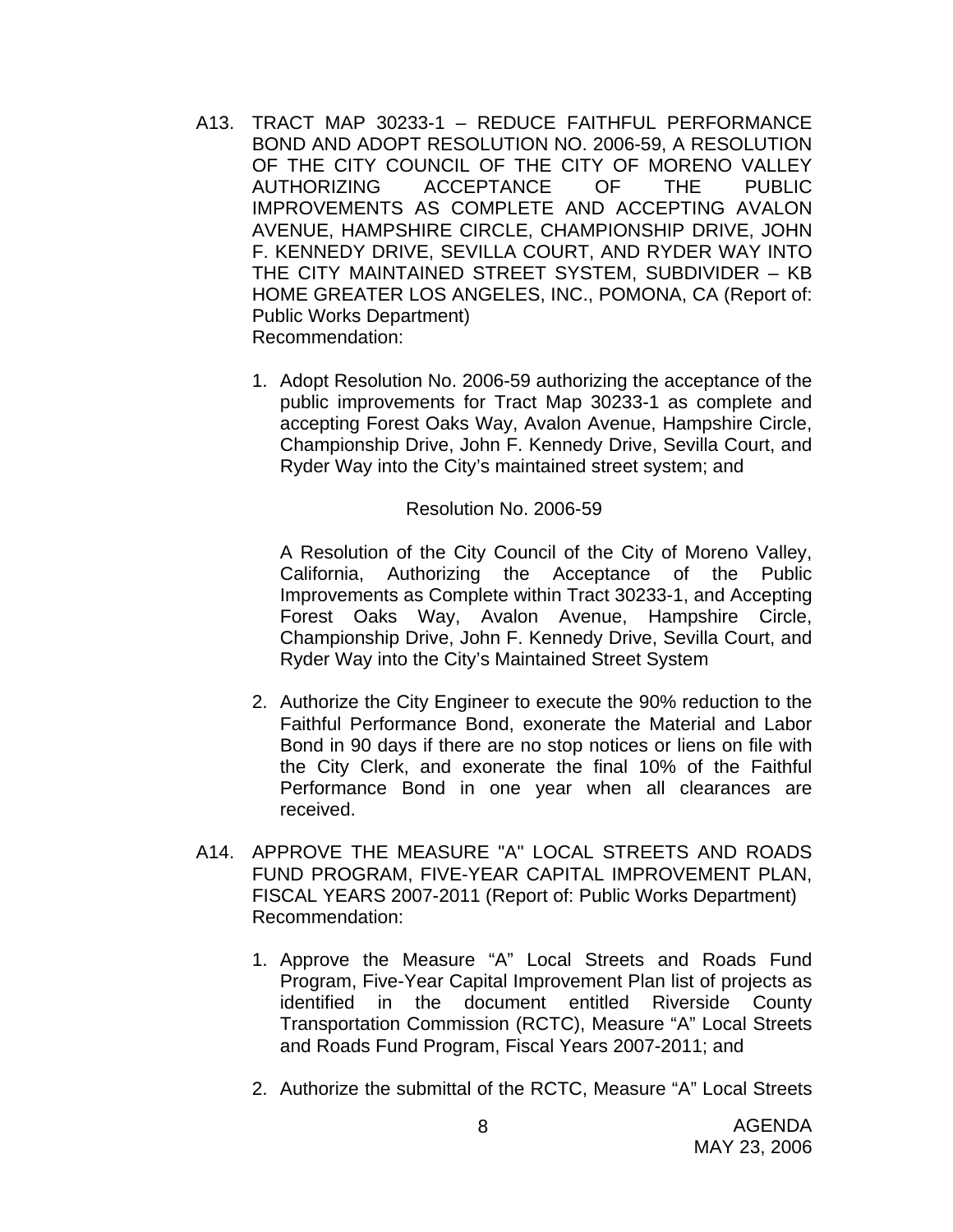and Roads Fund Program, Fiscal Years 2007-2011, and the Maintenance of Effort (MOE) Certification Statement.

- A15. APPROVAL OF GRANT APPLICATION SUBMITTALS FOR THE FY 2006/2007 BICYCLE AND PEDESTRIAN FACILITIES PROGRAM, SENATE BILL 821 (SB821) (Report of: Public Works Department) Recommendation: Approve the submittal of the grant applications for the Fiscal Year 2006/2007 Bicycle and Pedestrian Facilities Program.
- A16. NOTICE OF COMPLETION AND ACCEPTANCE OF THE HEACOCK CHANNEL EMERGENCY REPAIRS - PROJECT NO. 05-91191151 (Report of: Public Works Department) Recommendation:
	- 1. Accept the work as complete for the Heacock Channel Emergency Repairs, constructed by ASR Constructors, Inc., 5230 Wilson Street, Riverside, CA 92509;
	- 2. Direct the City Clerk to record the Notice of Completion within ten (10) calendar days at the office of the County Recorder of Riverside County, as required by Section 3093 of the California Civil Code;
	- 3. Authorize the Director of Finance to release the retention to ASR Constructors, Inc. thirty-five (35) calendar days after the recorded date of the Notice of Completion, if no claims are filed against the project; and
	- 4. Accept the improvements into the City's maintained drainage system.
- A17. REPORT TO CONSIDER PUBLIC COMMENTS REGARDING THE NATIONAL POLLUTANT DISCHARGE ELIMINATION SYSTEM (NPDES) REGULATORY RATE SCHEDULE FOR NEW RESIDENTIAL AND COMMON INTEREST, COMMERCIAL, INDUSTRIAL AND QUASI-PUBLIC USE DEVELOPMENTS PROPOSED FISCAL YEAR 2006/2007 ANNUAL RATES (Report of: Public Works Department) Recommendation: Accept public comments regarding the NPDES Regulatory Rate Schedule for New Residential and Common Interest, Commercial, Industrial and Quasi-Public Use developments proposed Fiscal Year (FY) 2006/2007 annual rates.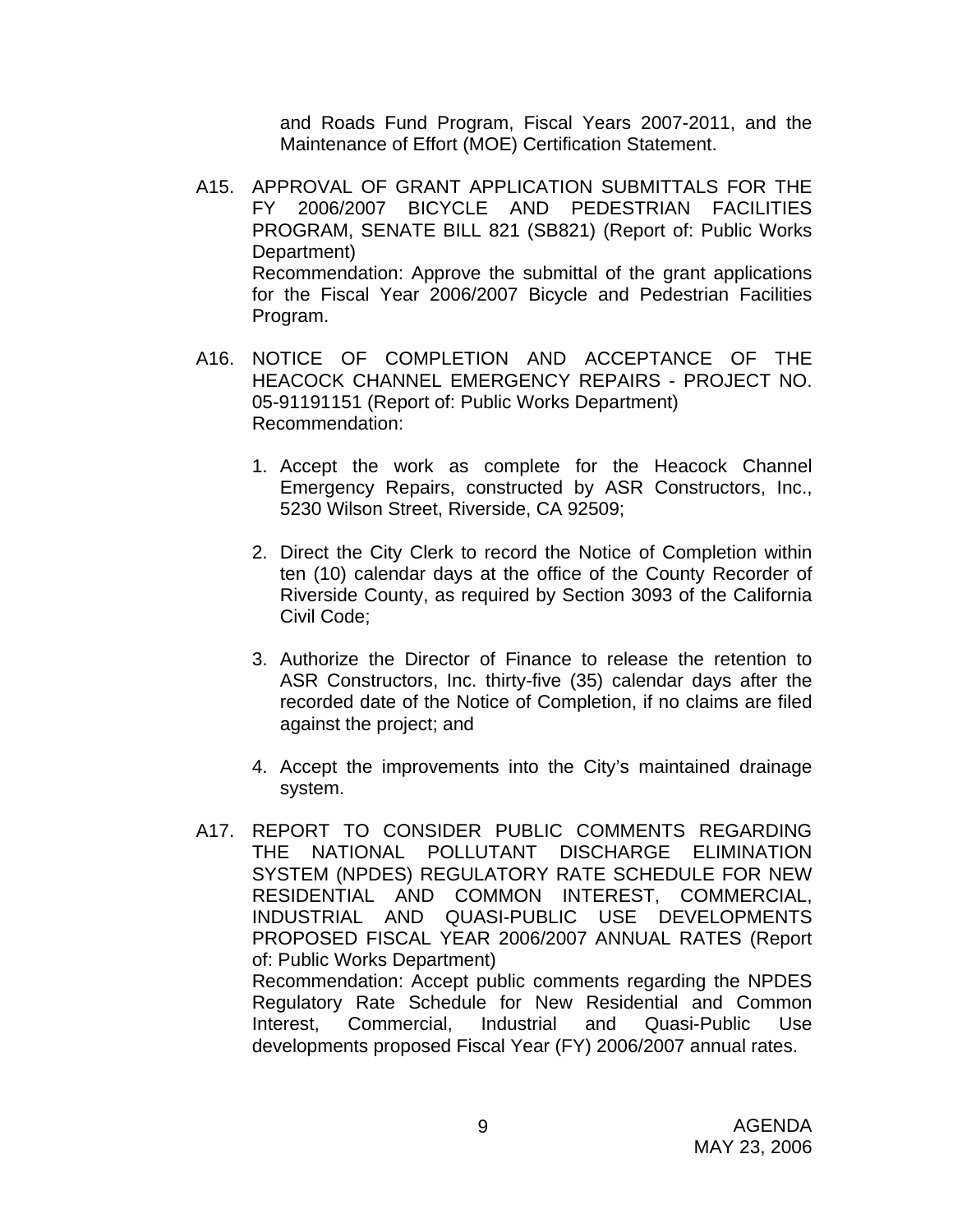- A18. AUTHORIZATION TO AWARD THE CONSTRUCTION CONTRACT FOR THE FISCAL YEAR 2005-2006 ANNUAL SLURRY SEAL PROGRAM - PROJECT NO. 05-12584830 (Report of: Public Works Department) Recommendation:
	- 1. Award the construction contract for the Fiscal Year 2005-2006 Annual Slurry Seal Program to All American Asphalt, P.O. Box 2229, Corona, CA 92878-2229, the lowest responsible bidder;
	- 2. Authorize the Mayor to execute a contract with All American Asphalt;
	- 3. Authorize the issuance of a Purchase Order for All American Asphalt in the amount of \$1,138,308.00 (\$1,034,825 for the proposal amount plus \$103,482.50 for the 10% contingency) when the contract has been signed by all parties (Account No. 125.84830); and
	- 4. Authorize the City Manager to execute any subsequent related minor change orders to the contract with All American Asphalt, up to but not exceeding the 10% contingency amount of \$103,482.50, subject to approval of the City Attorney.
- A19. APPROVAL OF PROFESSIONAL CONSULTANT PLAN CHECK SERVICES FOR THE PUBLIC WORKS DEPARTMENT/LAND DEVELOPMENT DIVISION (Report of: Public Works Department) Recommendation:
	- 1. Approve the Agreements for Professional Consultant Services with Gong Enterprises, Inc., Berryman and Henigar, Inc., PBS&J, and Boyle Engineering Corp.;
	- 2. Authorize the Mayor to execute the agreements with Gong Enterprises, Inc., Berryman and Henigar, Inc., PBS&J, and Boyle Engineering Corp. as approved by the City Attorney; and
	- 3. Authorize the issuance of Purchase Orders in accordance with the City's Procurement Policy to Gong Enterprises, Inc., Berryman and Henigar, Inc., PBS&J, and Boyle Engineering Corp. on a project-by-project basis for amounts not to exceed \$100,000 when all parties have signed the agreements for Account No. 00011.52310.6255 – Other Professional Services.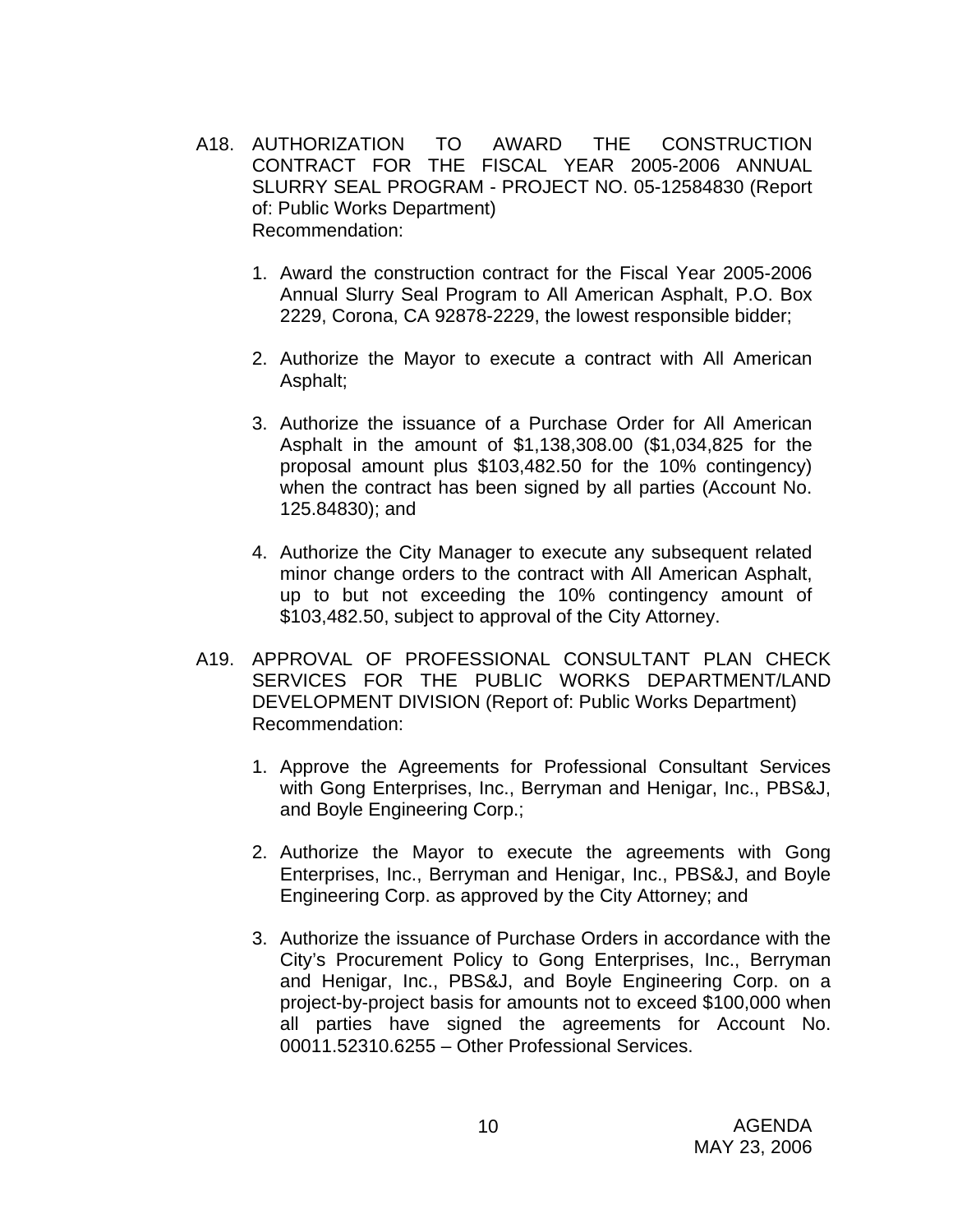- A20. APPROVE TRACT 31319 SINGLE FAMILY RESIDENTIAL ACCEPT AGREEMENT AND BONDS FOR PUBLIC IMPROVEMENTS, DUNLAVY COURT, BETWEEN INDIAN STREET AND HUBBARD STREET, SUBDIVIDER – BELLA VISTA MORENO VALLEY LLC, RIVERSIDE, CA (Report of: Public Works Department) Recommendation:
	- 1. Approve Tract 31319, authorize the City Clerk to sign the map and transmit said map to the County Recorder's Office for recordation;
	- 2. Accept the Agreement and Bonds for Public Improvements;
	- 3. Authorize the Mayor to execute the Agreement;
	- 4. Direct the City Clerk to forward the signed Agreement to the County Recorder's Office for recordation; and
	- 5. Authorize the City Engineer to execute any future time extension amendments to the agreement, subject to City Attorney approval, if the required public improvements are not completed within said timeframe.

#### **B. CONSENT CALENDAR** - **COMMUNITY SERVICES DISTRICT**

- B1. ORDINANCES FIRST READING BY TITLE ONLY Recommendation: Waive reading of all Ordinance Introductions and read by title only.
- B2. MINUTES REGULAR MEETING OF MAY 9, 2006 (Report of: City Clerk's Department) Recommendation: Approve as submitted.
- B3. MINUTES SPECIAL MEETING OF MAY 9, 2006 (Report of: City Clerk's Department) Recommendation: Approve as submitted.
- B4. PUBLIC MEETING TO CONSIDER PUBLIC COMMENTS REGARDING MAIL BALLOT PROCEEDING FOR THE PROPOSED CSD ZONE E (HIGH-SERVICE-LEVEL PARKWAY LANDSCAPE MAINTENANCE) ANNUAL PARCEL CHARGE INCREASE FOR ZONE E-1A (RENAISSANCE PARK) AND ZONE E-3 (MORENO VALLEY RANCH – WEST) (Report of: Public Works Department)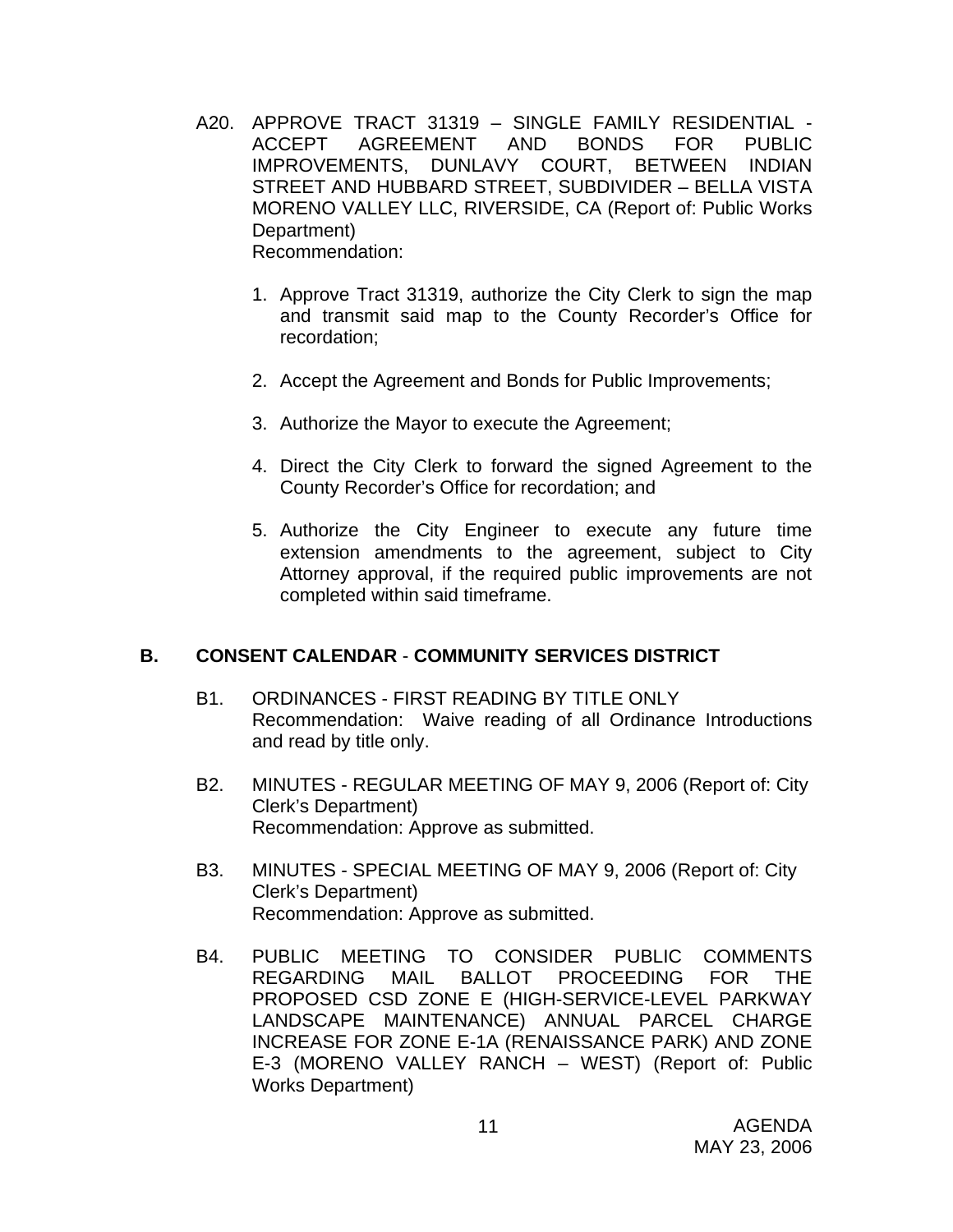Recommendation: Accept public comments regarding the mail ballot proceedings for the proposed CSD Zone E annual parcel charge increase for Zone E-1A (Renaissance Park) and Zone E-3 (Moreno Valley Ranch-West) landscaped areas.

- B5. REPORT TO CONSIDER PUBLIC COMMENTS REGARDING MORENO VALLEY COMMUNITY SERVICES DISTRICT PROPOSED FISCAL YEAR 2006/2007 ANNUAL CHARGES (Report of: Public Works Department) Recommendation: Accept public comments regarding the CSD proposed fiscal services to parks, recreation, residential street lighting, arterial street lighting, parkway landscaping, high-servicelevel parkway landscaping, internal parkway landscaping/walls, and medians during FY 2006/2007, as submitted in the Annual Levy Report on file in the office of the City Clerk.
- B6. POORMANS RESERVOIR INSTALLATION OF CHAIN LINK FENCING ALONG OLD LAKE ROAD (Report of: Parks and Recreation Department) Recommendation: Appropriate funds in the amount of \$35,980 from funding source 00205 – Parkland Facility Fee, for the installation of six foot high, chain link fencing, along Old Lake Road, located at Poormans Reservoir.

### **C. CONSENT CALENDAR** - **COMMUNITY REDEVELOPMENT AGENCY**

- C1. ORDINANCES FIRST READING BY TITLE ONLY Recommendation: Waive reading of all Ordinance Introductions and read by title only.
- C2. MINUTES REGULAR MEETING OF MAY 9, 2006 (Report of: City Clerk's Department) Recommendation: Approve as submitted.
- C3. MINUTES SPECIAL MEETING OF MAY 9, 2006 (Report of: City Clerk's Department) Recommendation: Approve as submitted.

### **D. CONSENT CALENDAR** - **BOARD OF LIBRARY TRUSTEES**

D1. ORDINANCES - FIRST READING BY TITLE ONLY Recommendation: Waive reading of all Ordinance Introductions and read by title only.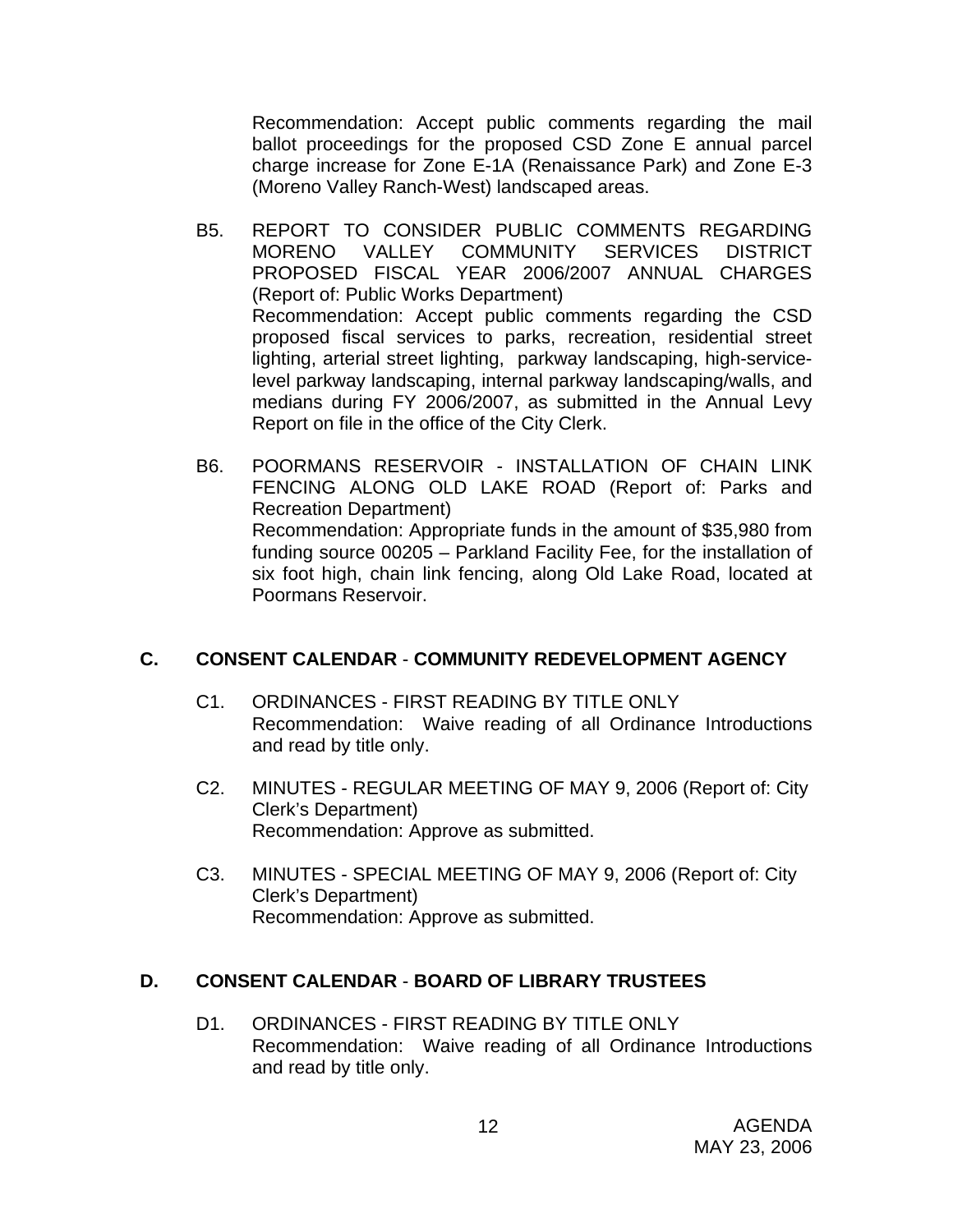- D2. MINUTES REGULAR MEETING OF MAY 9, 2006 (Report of: City Clerk's Department) Recommendation: Approve as submitted.
- D3. MINUTES SPECIAL MEETING OF MAY 9, 2006 (Report of: City Clerk's Department) Recommendation: Approve as submitted.

### **E. PUBLIC HEARINGS**

Questions or comments from the public on a Public Hearing matter are limited to five minutes per individual and must pertain to the subject under consideration.

 Those wishing to speak should complete and submit a GOLDENROD speaker slip to the Bailiff.

- E1. PUBLIC HEARING REGARDING MAIL BALLOT PROCEEDINGS FOR TENTATIVE TRACTS 33256 AND ASSESSOR PARCEL NUMBER (APN) 316-110-008 ONLY IN TENTATIVE TRACT 33381 BALLOTED ITEMS: NPDES AND CSD ZONE B, TENTATIVE TRACT 32005 BALLOTED ITEMS: NPDES, CSD ZONE B AND CSD ZONE D AND AUTO DETAIL SHOP APN: 291-191-023 BALLOTED ITEM: CSD ZONE M (Report of: Public Works) Recommendation: That the Mayor and Members of the City of Moreno Valley City Council, after conducting the public hearing:
	- a) Tabulate the mail ballots for the NPDES maximum regulatory rate for Tentative Tracts 33256 and 32005 and APN 316-110-008 in Tentative Tract 33381;
	- b) Verify and accept the results of the mail ballot proceedings as identified on the Official Tally Sheet and APN listing;
	- c) Receive and file with the City Clerk's Office the accepted Official Tally Sheet and APN listing; and
	- d) If approved, authorize and impose the NPDES maximum regulatory rate to Tentative Tracts 33256, 32005 and APN 316- 110-008 in Tentative Tract 33381.

 That the Members of the Board of Directors of the Moreno Valley Community Services District (the "CSD Board"), after conducting the public hearing:

a) Tabulate the mail ballots for CSD Zone B (Residential Street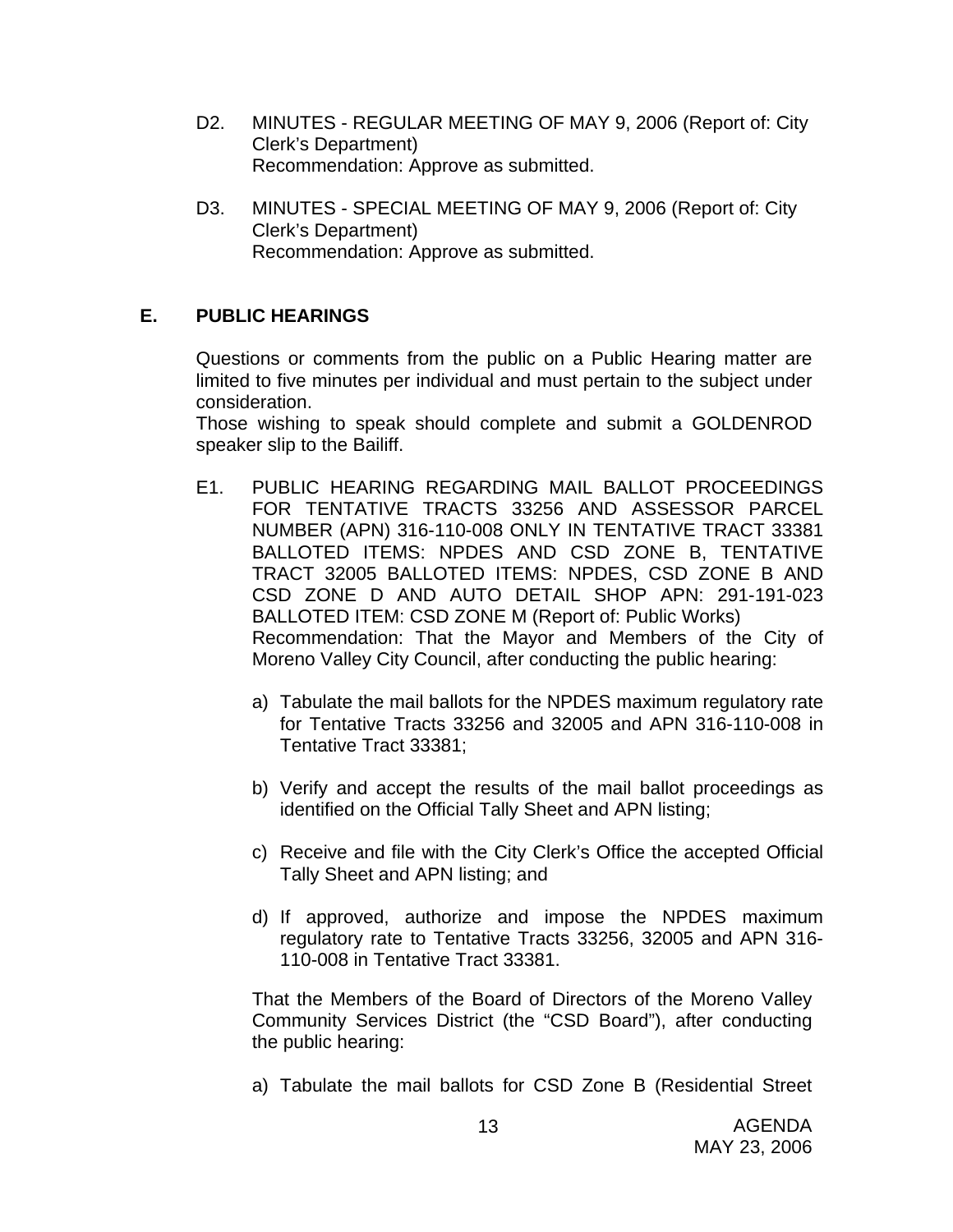Lighting) for Tentative Tract 33256 and APN 316-110-008 in Tentative Tract 33381, CSD Zone B (Residential Street Lighting) and Zone D (Parkway Landscape Maintenance) for Tentative Tract 32005 and CSD Zone M (Commercial, Industrial and Multifamily Improved Median Maintenance) for the Auto Detail Shop – APN 291-191-023;

- b) Verify and accept the results of the mail ballot proceedings as identified on the Official Tally Sheet and APN listing;
- c) Receive and file with the City Clerk's Office the accepted Official Tally Sheet and APN listing; and
- d) If approved, authorize and impose the applicable CSD Zone B, Zone D and Zone M parcel charges to the participating projects.

### **F. ITEMS REMOVED FROM CONSENT CALENDARS FOR DISCUSSION OR SEPARATE ACTION**

## **G. REPORTS**

- G1. REPORTS ON REGIONAL AND REIMBURSABLE ACTIVITIES
	- a. Report on Riverside County Transportation Commission (RCTC) by Council Member West
- G2. RESOLUTION CONSENTING TO THE TRANSFER OF A FRANCHISE FOR CABLE TELEVISION (Report of: Administrative Services Department) Recommendation: That the City Council adopt proposed Resolution No. 2006-60, consenting to the transfer of a franchise for cable television.

#### Resolution No. 2006-60

A Resolution of the City of Moreno Valley Consenting to the Transfer of a Franchise for Cable Television

G3. CONTINUED DISCUSSION ON FY 06/07 BUDGET (Report of: Finance Department) Recommendation: That the City Council continue its discussion on the FY 2006-07 Proposed Budget and provide direction to staff regarding the recommended service enhancements, or any operating or capital budget policy issues.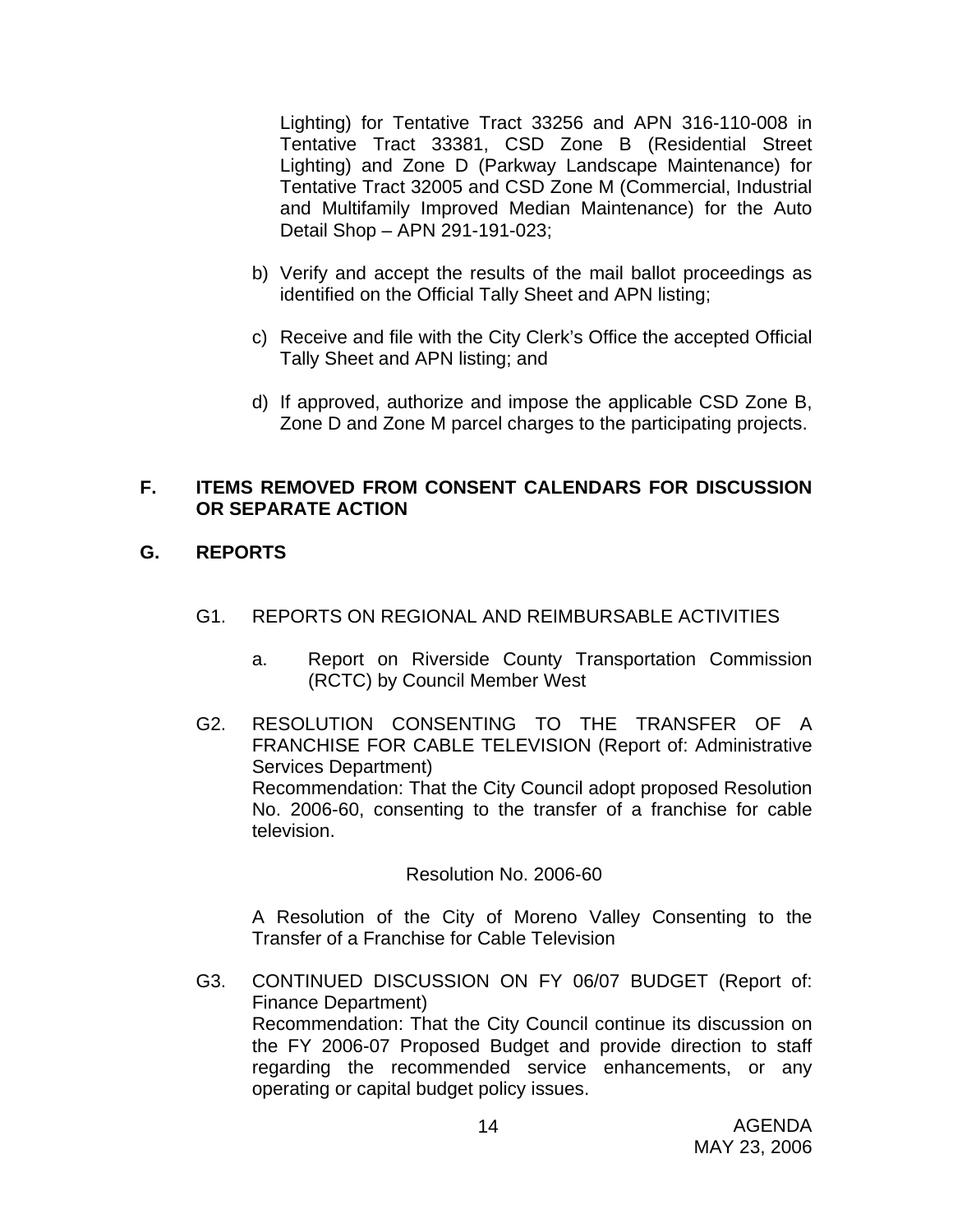G4. CITY MANAGER'S REPORT (Informational Oral Presentation – not for Council action)

### **H. LEGISLATIVE ACTIONS**

ORDINANCES - 1ST READING AND INTRODUCTION - NONE

ORDINANCES - 2ND READING AND ADOPTION

H1. ORDINANCE NO. 716 - AN ORDINANCE AS AMENDED OF THE CITY COUNCIL OF THE CITY OF MORENO VALLEY, CALIFORNIA, AMENDING SECTION 12.20.020 OF CHAPTER 12.20 OF THE CITY OF MORENO VALLEY MUNICIPAL CODE RELATING TO A PRIMA FACIE SPEED LIMIT FOR CERTAIN STREETS (RECEIVED FIRST READING AND INTRODUCTION MAY 9, 2006 BY A 3-1-1 VOTE, MAYOR PRO TEM WHITE DISSENTING, STEWART ABSENT) (Report of: Public Works Department)

Recommendation: Adopt Ordinance No. 716.

#### Ordinance No. 716

An Ordinance of the City Council of the City of Moreno Valley, California, Amending Section 12.20.020 of Chapter 12.20 of the City of Moreno Valley Municipal Code Relating to a Prima Facie Speed Limit for Certain Streets

ORDINANCES - URGENCY ORDINANCES - NONE

RESOLUTIONS – NONE

#### PUBLIC COMMENTS **ON ANY SUBJECT NOT ON THE AGENDA** UNDER THE JURISDICTION OF THE CITY COUNCIL

Those wishing to speak should complete and submit a BLUE speaker slip to the Bailiff. There is a three-minute time limit per person. All remarks and questions shall be addressed to the presiding officer or to the City Council and not to any individual Council member, staff member or other person.

#### **CLOSING COMMENTS AND/OR REPORTS OF THE CITY COUNCIL, COMMUNITY SERVICES DISTRICT, OR COMMUNITY REDEVELOPMENT AGENCY**